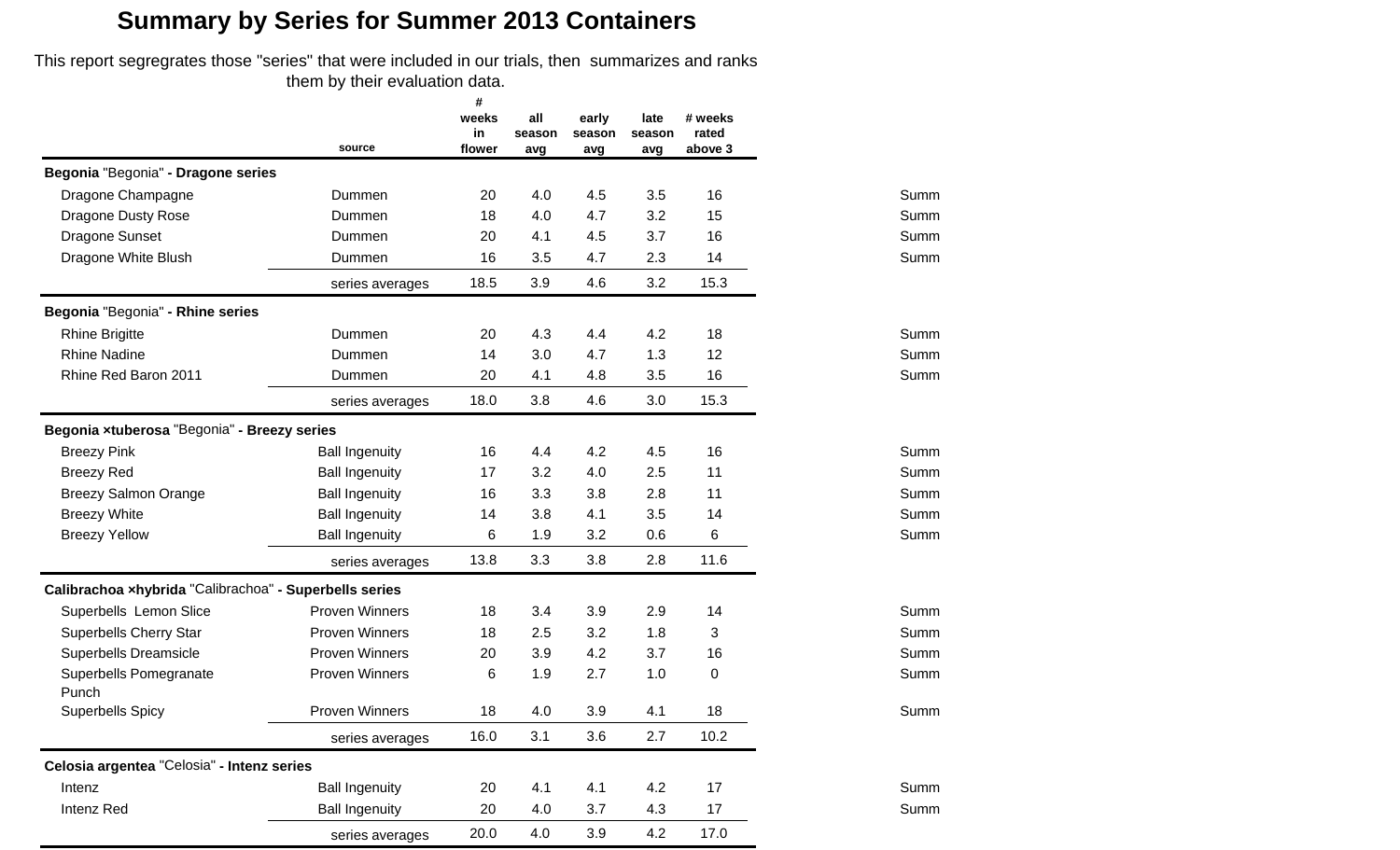|                                            | source                 | #<br>weeks<br>in<br>flower | all<br>season<br>avg | early<br>season<br>avg | late<br>season<br>avg | # weeks<br>rated<br>above 3 |      |
|--------------------------------------------|------------------------|----------------------------|----------------------|------------------------|-----------------------|-----------------------------|------|
| Celosia spicata "Celosia" - Kosmo series   |                        |                            |                      |                        |                       |                             |      |
| Kosmo Yellow                               | PanAmerican            | 20                         | 3.0                  | 3.8                    | 2.3                   | 8                           | Summ |
|                                            | series averages        | 20.0                       | 3.0                  | 3.8                    | 2.3                   | 8.0                         |      |
| Dahlia xhybrida "Dahlia" - Goldalia series |                        |                            |                      |                        |                       |                             |      |
| Goldalia Rose Impr                         | Syngenta Flowers       | 17                         | 3.8                  | 4.1                    | 3.5                   | 16                          | Summ |
| Goldalia Scarlet Impr                      | Syngenta Flowers       | 9                          | 3.6                  | 4.1                    | 3.2                   | 14                          | Summ |
|                                            | series averages        | 13.0                       | 3.7                  | 4.1                    | 3.3                   | 15.0                        |      |
| Dahlia xhybrida "Dahlia" - XXL series      |                        |                            |                      |                        |                       |                             |      |
| XXL Colima (73523)                         | Dummen                 | 6                          | 2.2                  | 2.5                    | 2.0                   | 0                           | Summ |
| XXL Durango                                | Dummen                 | 20                         | 3.7                  | 3.7                    | 3.7                   | 16                          | Summ |
| XXL Hidalgo                                | Dummen                 | 20                         | 3.4                  | 3.8                    | 3.1                   | 12                          | Summ |
| XXL Mayo Impr (73519)                      | Dummen                 | 20                         | 4.0                  | 4.2                    | 3.8                   | 17                          | Summ |
| XXL Orange (73521)                         | Dummen                 | 18                         | 2.6                  | 3.9                    | 1.4                   | 10                          | Summ |
| <b>XXL Sunset (73520)</b>                  | Dummen                 | 20                         | 3.6                  | 4.2                    | 3.0                   | 12                          | Summ |
| XXL Taxco                                  | Dummen                 | 20                         | 3.7                  | 4.2                    | 3.2                   | 14                          | Summ |
| <b>XXL Veracruz</b>                        | Dummen                 | 17                         | 4.0                  | 4.3                    | 3.7                   | 18                          | Summ |
|                                            | series averages        | 17.6                       | 3.4                  | 3.8                    | 3.0                   | 12.4                        |      |
| Euphorbia "Euphorbia" - Stardust series    |                        |                            |                      |                        |                       |                             |      |
| <b>Stardust Super Flash</b>                | Dummen                 | 20                         | 4.0                  | 3.3                    | 4.8                   | 13                          | Summ |
| <b>Stardust White Sparkle</b>              | Dummen                 | 20                         | 4.2                  | 3.8                    | 4.7                   | 16                          | Summ |
|                                            | series averages        | 20.0                       | 4.1                  | 3.5                    | 4.7                   | 14.5                        |      |
| Gerbera "Gerber Daisy" - Garvinea series   |                        |                            |                      |                        |                       |                             |      |
| Garvinea Jasmina                           | <b>Florist Holland</b> | 17                         | 4.2                  | 4.1                    | 4.3                   | 19                          | Summ |
| Garvinea Layla                             | <b>Florist Holland</b> | 16                         | 4.1                  | 4.3                    | 3.9                   | 16                          | Summ |
| Garvinea Lisa                              | <b>Florist Holland</b> | 13                         | 3.9                  | 4.1                    | 3.8                   | 14                          | Summ |
| Garvinea Orangina                          | <b>Florist Holland</b> | 17                         | 4.6                  | 4.3                    | 4.9                   | 18                          | Summ |
| Garvinea Sophie                            | <b>Florist Holland</b> | 13                         | 4.1                  | 4.5                    | 3.8                   | 17                          | Summ |
| <b>Garvinea Sweet Dreams</b>               | <b>Florist Holland</b> | 14                         | 4.4                  | 4.2                    | 4.7                   | 18                          | Summ |
|                                            | series averages        | 15.0                       | 4.2                  | 4.2                    | 4.2                   | 17.0                        |      |

Summ

Summ

Summ

Summ

Summ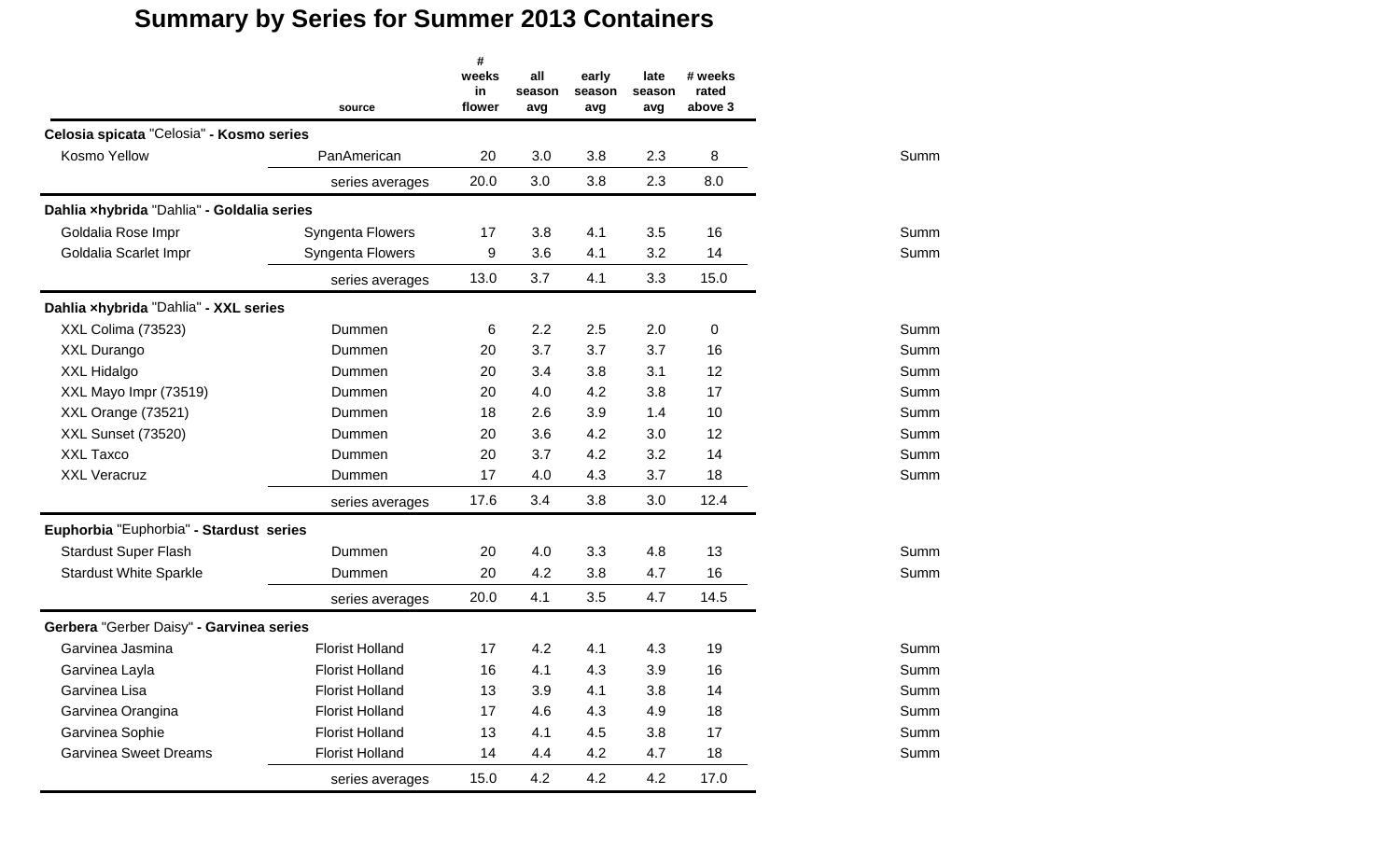|                                               | source           | #<br>weeks<br>in<br>flower | all<br>season<br>avg | early<br>season<br>avg | late<br>season<br>avg | # weeks<br>rated<br>above 3 |      |
|-----------------------------------------------|------------------|----------------------------|----------------------|------------------------|-----------------------|-----------------------------|------|
| Lantana camara "Lantana" - Bandana series     |                  |                            |                      |                        |                       |                             |      |
| <b>Bandana Cherry Sunrise</b>                 | Syngenta Flowers | 16                         | 4.4                  | 4.0                    | 4.9                   | 17                          | Summ |
| Bandana Peach                                 | Syngenta Flowers | 13                         | 4.3                  | 4.1                    | 4.5                   | 17                          | Summ |
| Bandana Red 09                                | Syngenta Flowers | 14                         | 3.5                  | 2.8                    | 4.3                   | 11                          | Summ |
| Bandana Rose                                  | Syngenta Flowers | 17                         | 4.2                  | 3.5                    | 4.9                   | 15                          | Summ |
| Bandana White                                 | Syngenta Flowers | 15                         | 4.3                  | 4.2                    | 4.5                   | 17                          | Summ |
|                                               | series averages  | 15.0                       | 4.1                  | 3.7                    | 4.6                   | 15.4                        |      |
| Lantana camara "Lantana" - Chapel Hill series |                  |                            |                      |                        |                       |                             |      |
| <b>Chapel Hill Apricot Sunrise</b>            | Dummen           | 9                          | 4.2                  | 4.2                    | 4.3                   | 19                          | Summ |
| Chapel Hill Gold                              | Dummen           | 10                         | 4.4                  | 4.4                    | 4.4                   | 20                          | Summ |
| Chapel Hill Miss Tara                         | Dummen           | 14                         | 3.8                  | 3.9                    | 3.7                   | 17                          | Summ |
| Chapel Hill Pink Huff                         | Dummen           | 17                         | 4.4                  | 4.0                    | 4.7                   | 17                          | Summ |
| <b>Chapel Hill Sunset Orange</b>              | Dummen           | 12                         | 4.1                  | 3.9                    | 4.3                   | 17                          | Summ |
| Chapel Hill Yellow                            | Dummen           | 14                         | 4.4                  | 4.4                    | 4.4                   | 20                          | Summ |
|                                               | series averages  | 12.7                       | 4.2                  | 4.1                    | 4.3                   | 18.3                        |      |
| Lobelia erinus "Lobelia" - Techno Heat series |                  |                            |                      |                        |                       |                             |      |
| <b>Techno Heat Electric Blue</b>              | Syngenta Flowers | 18                         | 2.7                  | 3.9                    | 1.5                   | 8                           | Summ |
| <b>Techno Heat Upright Dark Blue</b>          | Syngenta Flowers | 16                         | 2.5                  | 4.4                    | 0.7                   | 9                           | Summ |
| <b>Techno Heat Upright White</b>              | Syngenta Flowers | 6                          | 1.6                  | 3.2                    | 0.0                   | 6                           | Summ |
| <b>Techno Heat Violet 11</b>                  | Syngenta Flowers | 10                         | 2.0                  | 3.9                    | 0.1                   | 9                           | Summ |
| <b>Techno Heat White</b>                      | Syngenta Flowers | 16                         | 2.8                  | 4.4                    | 1.1                   | 10                          | Summ |
|                                               | series averages  | 13.2                       | 2.3                  | 3.9                    | 0.7                   | 8.4                         |      |
| Pelargonium "Geranium" - Cumbanita series     |                  |                            |                      |                        |                       |                             |      |
| <b>Cumbanita Dark Red</b>                     | Dummen           | 19                         | 2.7                  | 3.2                    | 2.2                   | 5                           | Summ |
| Cumbanita Dark Red 61<br>(20846)              | Dummen           | 17                         | 3.0                  | 3.4                    | 2.6                   | 6                           | Summ |
| Cumbanita Deep Rose                           | Dummen           | 20                         | 4.2                  | 3.8                    | 4.6                   | 16                          | Summ |
|                                               | series averages  | 18.7                       | 3.3                  | 3.5                    | 3.1                   | 9.0                         |      |
| Pelargonium "Geranium" - Fanzone series       |                  |                            |                      |                        |                       |                             |      |
| Fanzone Dark Red 71 (20873)                   | Dummen           | 20                         | 2.9                  | 3.3                    | 2.6                   | 4                           | Summ |
| Fanzone Dark Red 78 (20910)                   | Dummen           | 19                         | 3.7                  | 3.9                    | 3.5                   | 15                          | Summ |

Summ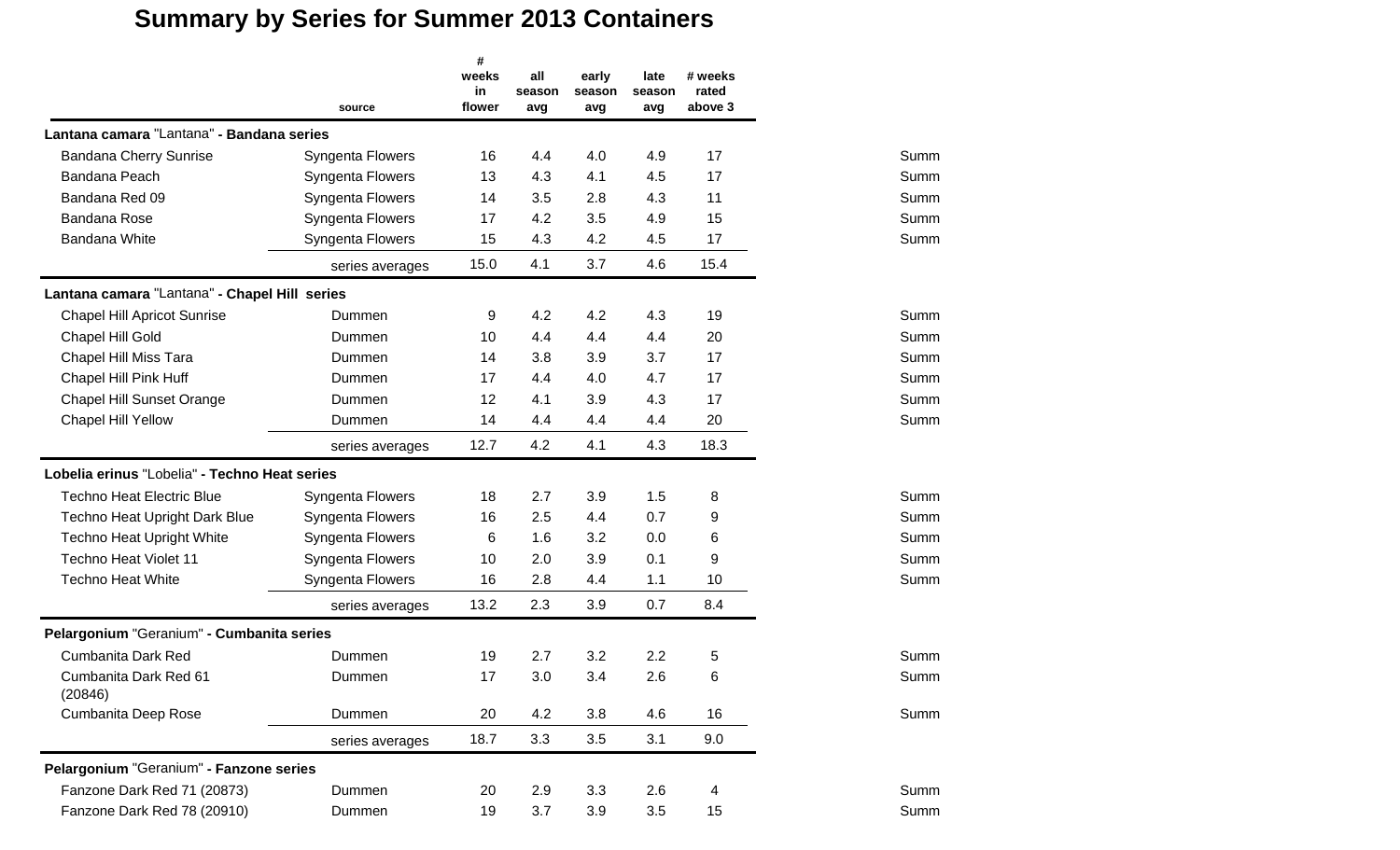|                                          | source          | #<br>weeks<br>in<br>flower | all<br>season<br>avg | early<br>season<br>avg | late<br>season<br>avg | # weeks<br>rated<br>above 3 |      |
|------------------------------------------|-----------------|----------------------------|----------------------|------------------------|-----------------------|-----------------------------|------|
| Fanzone Deep Rose 76<br>(20880)          | Dummen          | 18                         | 4.3                  | 4.2                    | 4.4                   | 19                          | Summ |
| Fanzone Fuchsia 74 (20878)               | Dummen          | 17                         | 2.8                  | 2.9                    | 2.7                   | 3                           | Summ |
| Fanzone Fuchsia 75 (20879)               | Dummen          | 9                          | 2.0                  | 2.7                    | 1.4                   | 0                           | Summ |
| Fanzone Light Pink 70 (20882)            | Dummen          | 18                         | 3.7                  | 3.5                    | 3.8                   | 15                          | Summ |
| Fanzone Light Pink 71 (20883)            | Dummen          | 18                         | 3.4                  | 3.8                    | 3.0                   | 12                          | Summ |
| Fanzone Neon 70 (20884)                  | Dummen          | 11                         | 2.0                  | 2.9                    | 1.2                   | 0                           | Summ |
| Fanzone Rose 77 (20881)                  | Dummen          | 11                         | 3.3                  | 2.9                    | 3.7                   | 11                          | Summ |
|                                          | series averages | 15.7                       | 3.1                  | 3.3                    | 2.9                   | 8.8                         |      |
| Pelargonium "Geranium" - Pinnacle series |                 |                            |                      |                        |                       |                             |      |
| Pinnacle Plum 2013                       | Dummen          | 13                         | 1.9                  | 2.7                    | 1.1                   | 1                           | Summ |
|                                          | series averages | 13.0                       | 1.9                  | 2.7                    | 1.1                   | 1.0                         |      |
| Pelargonium "Geranium" - Sarita series   |                 |                            |                      |                        |                       |                             |      |
| Sarita Dark Red                          | Dummen          | 11                         | 2.3                  | 3.2                    | 1.4                   | 3                           | Summ |
| Sarita Dark Red Star 74<br>(20871)       | Dummen          | 18                         | 4.3                  | 4.2                    | 4.5                   | 19                          | Summ |
| Sarita Hot Pink 60 (20842)               | Dummen          | 20                         | 4.2                  | 3.7                    | 4.6                   | 16                          | Summ |
| Sarita Lilac Splash                      | Dummen          | 20                         | 4.0                  | 4.0                    | 4.1                   | 19                          | Summ |
| Sarita Pink                              | Dummen          | 18                         | 3.9                  | 3.8                    | 4.0                   | 17                          | Summ |
| Sarita Punch                             | Dummen          | 20                         | 3.5                  | 3.5                    | 3.5                   | 13                          | Summ |
| Sarita Soft Pink 60 (20859)              | Dummen          | 20                         | 3.8                  | 3.7                    | 4.0                   | 16                          | Summ |
| Sarita Wild Salmon                       | Dummen          | 16                         | 4.0                  | 3.5                    | 4.5                   | 16                          | Summ |
|                                          | series averages | 17.9                       | 3.7                  | 3.7                    | 3.8                   | 14.9                        |      |
| Pelargonium "Geranium" - Savannah series |                 |                            |                      |                        |                       |                             |      |
| Savannah Carmine                         | Dummen          | 18                         | 3.1                  | 3.2                    | 3.0                   | 6                           | Summ |
| Savannah Coral                           | Dummen          | 20                         | 3.6                  | 3.4                    | 3.8                   | 16                          | Summ |
| Savannah Orange                          | Dummen          | 20                         | 3.6                  | 3.5                    | 3.7                   | 12                          | Summ |
| Savannah Pink                            | Dummen          | 19                         | 3.8                  | 3.9                    | 3.7                   | 16                          | Summ |
| Savannah Pink Sizzle                     | Dummen          | 17                         | 4.3                  | 4.1                    | 4.5                   | 18                          | Summ |
| Savannah Red                             | Dummen          | 18                         | 4.2                  | 3.8                    | 4.7                   | 16                          | Summ |
|                                          | series averages | 18.7                       | 3.8                  | 3.6                    | 3.9                   | 14.0                        |      |

| Summ |
|------|
| Summ |
| Summ |
| Summ |
| Summ |
| Summ |
|      |
|      |
|      |
| Summ |

| Summ |
|------|
| Summ |
| Summ |
| Summ |
| Summ |
| Summ |
| Summ |
| Summ |

| Summ |  |
|------|--|
| Summ |  |
| Summ |  |
| Summ |  |
| Summ |  |
| Summ |  |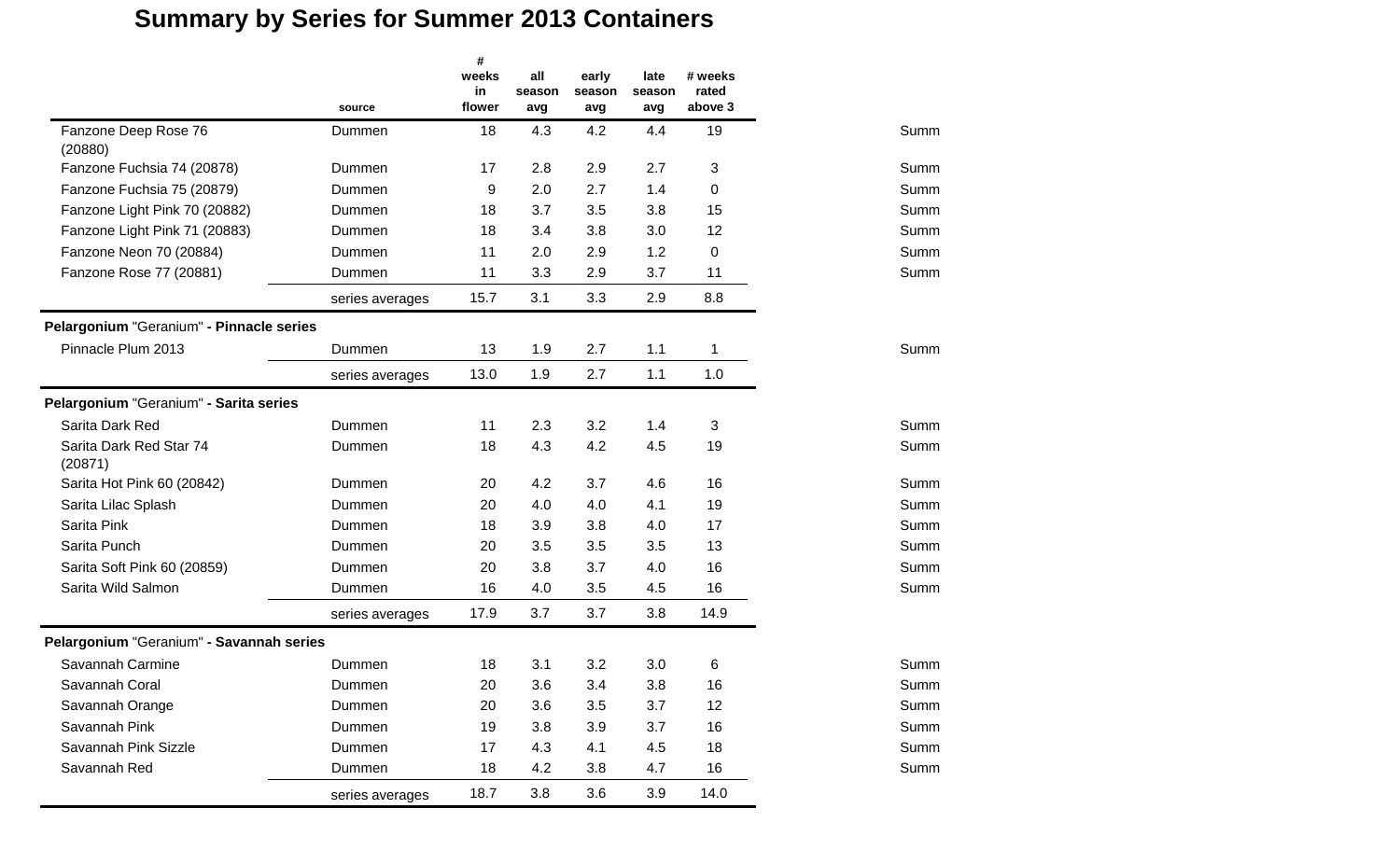|                                                       | source                  | #<br>weeks<br>in<br>flower | all<br>season<br>avg | early<br>season<br>avg | late<br>season<br>avg | # weeks<br>rated<br>above 3 |      |
|-------------------------------------------------------|-------------------------|----------------------------|----------------------|------------------------|-----------------------|-----------------------------|------|
| Pelargonium "Geranium" - Survivor series              |                         |                            |                      |                        |                       |                             |      |
| Survivor Coral 2013                                   | Dummen                  | 20                         | 3.3                  | 3.4                    | 3.2                   | 8                           | Summ |
| <b>Survivor Dark Red</b>                              | Dummen                  | 20                         | 3.6                  | 3.8                    | 3.5                   | 10                          | Summ |
| Survivor Fuchsia                                      | Dummen                  | 20                         | 3.9                  | 4.0                    | 3.8                   | 19                          | Summ |
| <b>Survivor Lilac Charme</b>                          | Dummen                  | 16                         | 2.2                  | 2.8                    | 1.7                   | 3                           | Summ |
| Survivor Pink 2013                                    | Dummen                  | 19                         | 3.8                  | 3.9                    | 3.7                   | 14                          | Summ |
| <b>Survivor Salmon Sensation</b>                      | Dummen                  | 20                         | 3.0                  | 3.5                    | 2.6                   | 10                          | Summ |
|                                                       | series averages         | 19.2                       | 3.3                  | 3.6                    | 3.0                   | 10.7                        |      |
| Pelargonium zonale "Geranium" - Americana series      |                         |                            |                      |                        |                       |                             |      |
| Americana Dark Red                                    | <b>Syngenta Flowers</b> | 20                         | 3.9                  | 4.2                    | 3.7                   | 18                          | Summ |
| Americana Rose Mega Splash                            | Syngenta Flowers        | 18                         | 3.0                  | 3.4                    | 2.6                   | $\overline{7}$              | Summ |
| Americana Salmon                                      | Syngenta Flowers        | 20                         | 3.5                  | 3.8                    | 3.2                   | 11                          | Summ |
| Americana Violet                                      | Syngenta Flowers        | 11                         | 1.9                  | 3.4                    | 0.4                   | 5                           | Summ |
| Americana White                                       | Syngenta Flowers        | 18                         | 3.0                  | 3.0                    | 3.1                   | 4                           | Summ |
| Americana White Splash                                | Syngenta Flowers        | 12                         | 2.0                  | 1.9                    | 2.1                   | 0                           | Summ |
|                                                       | series averages         | 16.5                       | 2.9                  | 3.3                    | 2.5                   | 7.5                         |      |
| Pelargonium zonale "Geranium" - Rocky Mountain series |                         |                            |                      |                        |                       |                             |      |
| Rocky Mountain Dark Red                               | Syngenta Flowers        | 20                         | 3.2                  | 3.8                    | 2.6                   | 11                          | Summ |
| Rocky Mountain Lavender                               | Syngenta Flowers        | 14                         | 2.2                  | 3.2                    | 1.2                   | 4                           | Summ |
| Rocky Mountain Pink                                   | Syngenta Flowers        | 20                         | 3.4                  | 3.5                    | 3.3                   | 12                          | Summ |
| Rocky Mountain Salmon                                 | Syngenta Flowers        | 19                         | 3.1                  | 3.7                    | 2.5                   | 9                           | Summ |
| Rocky Mountain Violet                                 | Syngenta Flowers        | 20                         | 3.3                  | 3.4                    | 3.2                   | 8                           | Summ |
| Rocky Mountain White                                  | Syngenta Flowers        | 13                         | 2.3                  | 2.5                    | 2.2                   | 0                           | Summ |
|                                                       | series averages         | 17.7                       | 2.9                  | 3.3                    | 2.5                   | 7.3                         |      |
| Pelargonium zonale "Geranium" - Tango series          |                         |                            |                      |                        |                       |                             |      |
| Tango Dark Red                                        | Syngenta Flowers        | 10                         | 2.0                  | 3.3                    | 0.7                   | 7                           | Summ |
| Tango Hot Pink                                        | Syngenta Flowers        | 14                         | 2.4                  | 3.2                    | 1.7                   | 4                           | Summ |
| Tango Red 09                                          | Syngenta Flowers        | 20                         | 3.9                  | 3.8                    | 4.1                   | 16                          | Summ |
| Tango Salmon                                          | Syngenta Flowers        | 20                         | 3.1                  | 3.5                    | 2.8                   | 8                           | Summ |
| <b>Tango Violet</b>                                   | Syngenta Flowers        | 20                         | 2.8                  | 3.5                    | 2.1                   | 6                           | Summ |
| <b>Tango White</b>                                    | Syngenta Flowers        | 20                         | 3.4                  | 3.6                    | 3.2                   | 13                          | Summ |

| Summ |
|------|
| Summ |
| Summ |
| Summ |
| Summ |
|      |
|      |
|      |
| Summ |
| Summ |
| Summ |

| Summ |
|------|
| Summ |
| Summ |
| Summ |
| Summ |
| Summ |
|      |